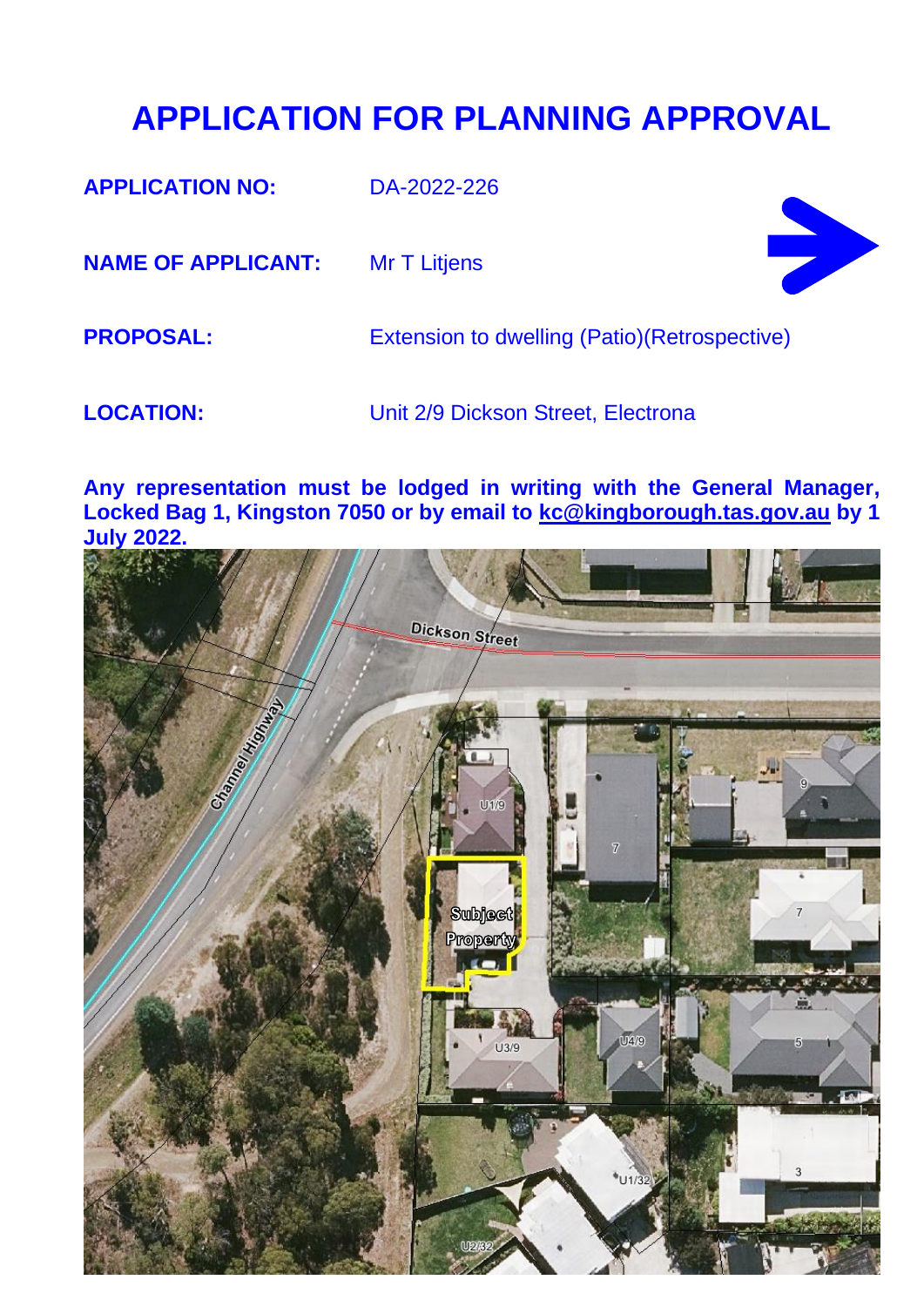# **DEVELOPMENT APPLICATION**

| <b>Application Number:</b>           | DA-2022-226                                   |
|--------------------------------------|-----------------------------------------------|
| <b>Proposed Development:</b>         | Extension to dwelling (Patio) (Retrospective) |
| <b>Location:</b>                     | Unit 2/9 Dickson Street, Electrona            |
| <b>Applicant:</b>                    | Mr T Litjens                                  |
| <b>Responsible Planning Officer:</b> | Apurva Bora                                   |

## **Associated Documents:**

The following information regarding the application is available at Council offices:

- Application form
- Certificate of Title
- Planning Submission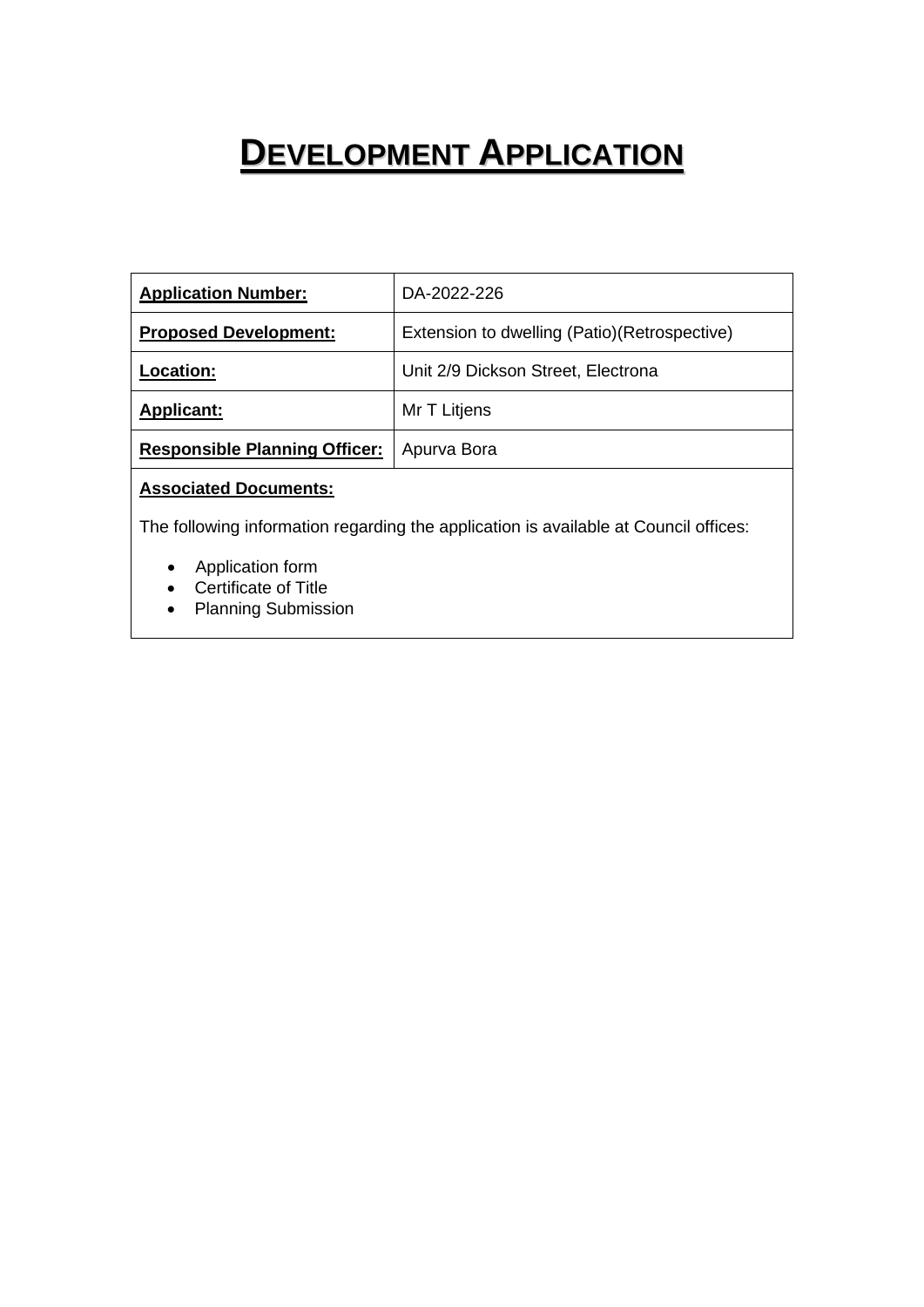### **Objective:**

Patio construction, level with the pre-existing veranda to improve safety and access between indoor and outdoor living spaces.

### **Patio Proposal:**

- Construction using Tasman Retaining Wall System with matching pavers as per the manufacturer's recommendations (See Appendix 4, pages 14 - 22 )
- Wall blocks/ pavers: concrete, light golden yellow colour to complement existing speckled light tan external wall bricks of dwelling
- Maximum wall height of retaining walls, above ground level, not exceeding 1m
- Patio dimensions:  $9.3$ m x  $3.5$ m; total area  $32$ m<sup>2</sup>
- Building envelope: existing 76m<sup>2</sup>; new 108m<sup>2</sup> (inclusive) on existing property site of 248m<sup>2</sup>
- Estimated construction cost: \$15,000.00
- Construction: by owner-builder

#### **Patio – Floor Plan:**

**Kingborough Council**<br>Development Application: DA-2022 - 226<br>Plan Reference No.: P1<br>Date Received: 27/05/2022<br>Date placed on Public Exhibition: 18/06/2022

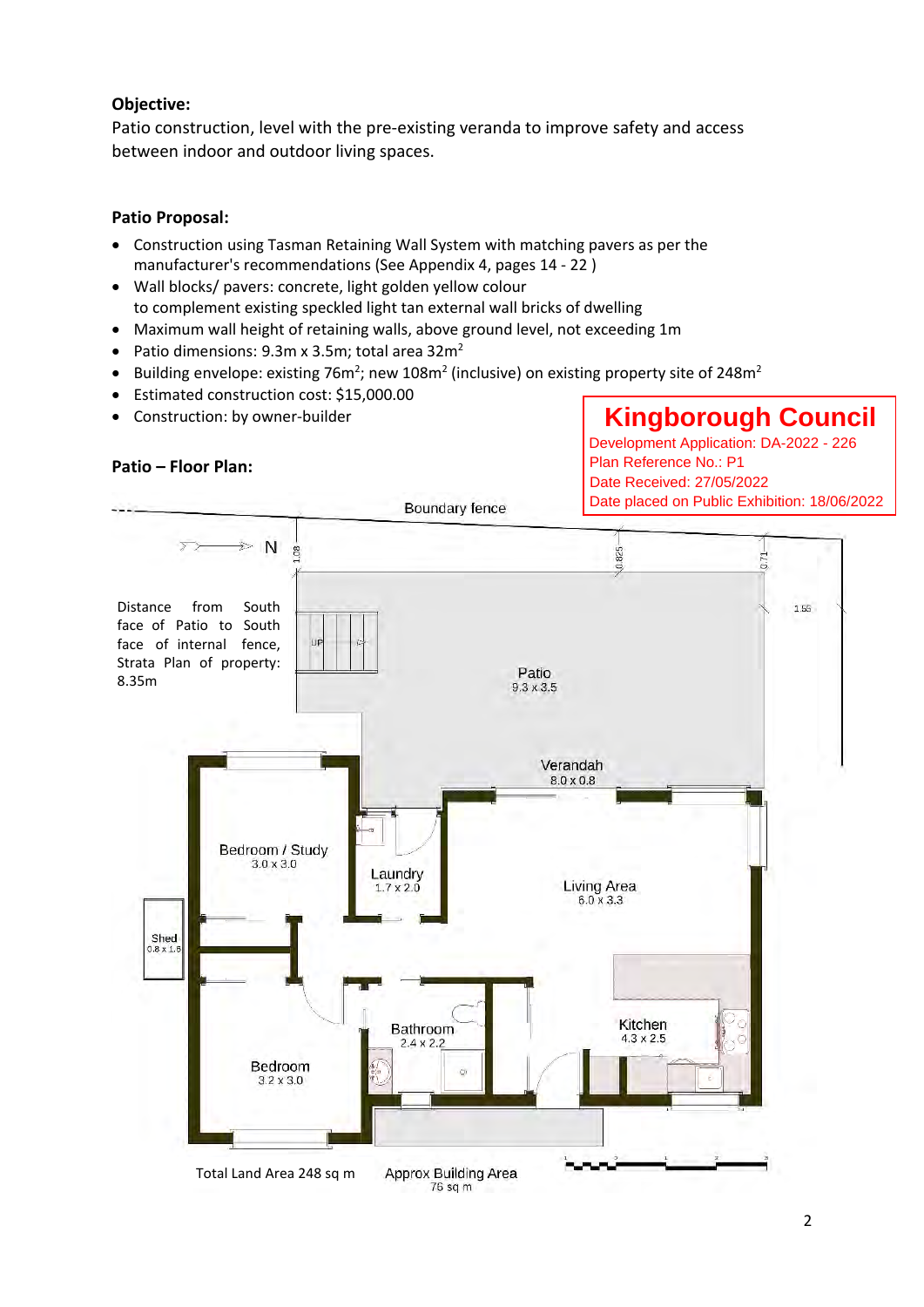EAST ELEVATION



**Kingborough Council**<br>Development Application: DA-2022 - 226<br>Plan Reference No.: P1<br>Date Received: 27/05/2022<br>Date placed on Public Exhibition: 18/06/2022